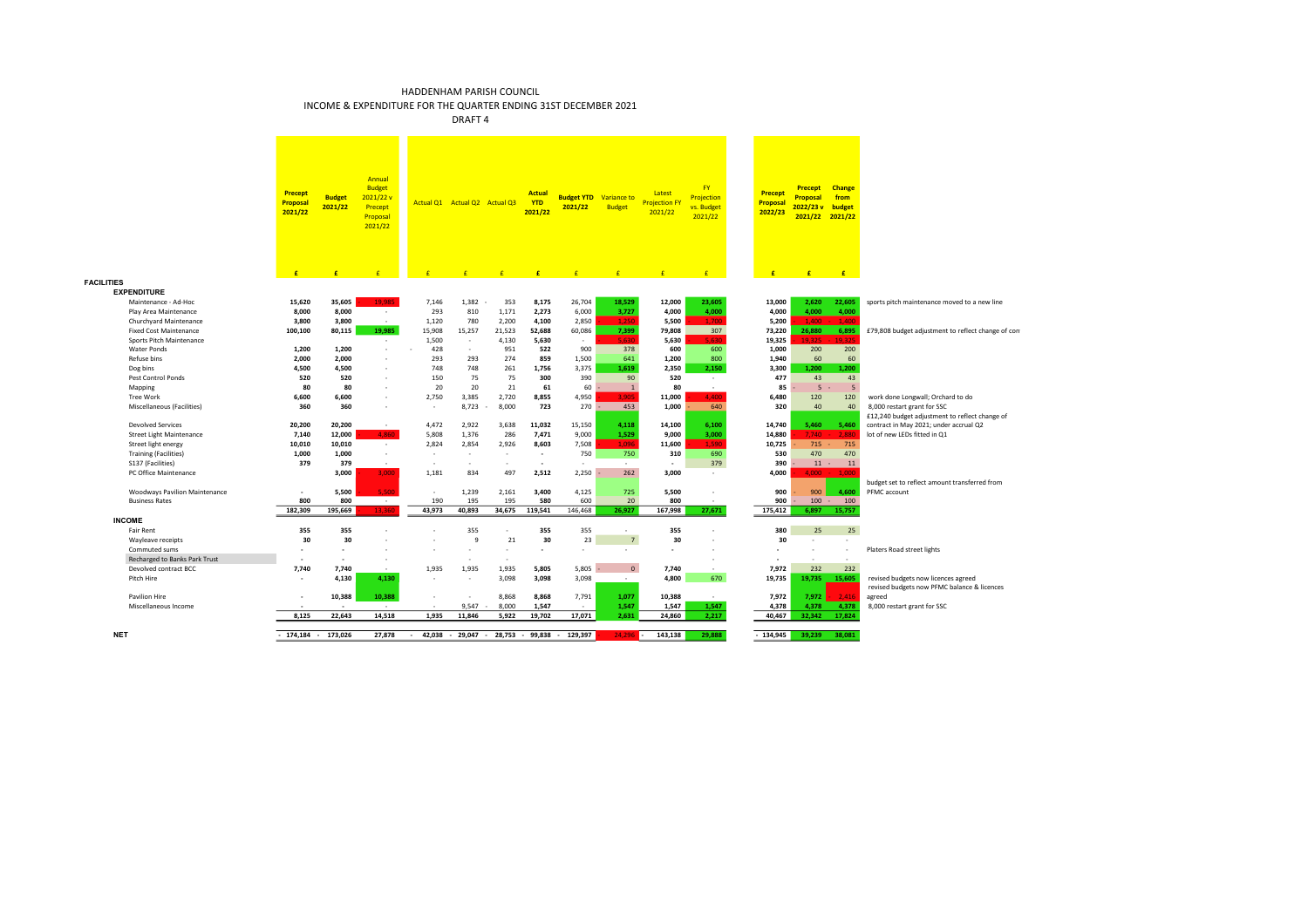INCOME & EXPENDITURE FOR THE QUARTER ENDING 31ST DECEMBER 2021

**ALLOTMENTS EXPENDITURE**

**STAFF COSTS**

**EXPENDITURE**<br>Salaries

|                                   | Precept<br>Proposal<br>2021/22 | <b>Budget</b><br>2021/22 | Annual<br><b>Budget</b><br>2021/22 v<br>Precept<br>Proposal<br>2021/22 |              | Actual Q1 Actual Q2 Actual Q3 |                          | <b>Actual</b><br><b>YTD</b><br>2021/22 | <b>Budget YTD</b><br>2021/22 | Variance to<br><b>Budget</b> | Latest<br><b>Projection FY</b><br>2021/22 | <b>FY</b><br>Projection<br>vs. Budget<br>2021/22 | Precept<br>Proposal<br>2022/23 | <b>Precept</b><br>Proposal<br>2022/23v<br>2021/22 | <b>Change</b><br>from<br>budget<br>2021/22 |
|-----------------------------------|--------------------------------|--------------------------|------------------------------------------------------------------------|--------------|-------------------------------|--------------------------|----------------------------------------|------------------------------|------------------------------|-------------------------------------------|--------------------------------------------------|--------------------------------|---------------------------------------------------|--------------------------------------------|
|                                   | £                              | £                        | £                                                                      | $\mathbf{f}$ | E                             | E                        | £                                      | E                            | E                            | E                                         | E                                                | £                              | £                                                 | E                                          |
| <b>ENTS</b><br><b>EXPENDITURE</b> |                                |                          |                                                                        |              |                               |                          |                                        |                              |                              |                                           |                                                  |                                |                                                   |                                            |
| Maintenance (Allotments)          | 610                            | 610                      | ٠                                                                      | 100          | 879                           | $\overline{\phantom{a}}$ | 979                                    | $610 -$                      | 369                          | 610                                       |                                                  | 1,000                          | $390 -$                                           | 390                                        |
| Allotment Lease Payment           | 3,030                          | 3,030                    | ٠                                                                      | 776          | 776                           | 776                      | 2,327                                  | $2,273 -$                    | 54                           | 3,030                                     | ä,                                               | 3,102                          | $72 -$                                            | 72                                         |
| Water allotments                  | ٠                              | $\overline{\phantom{a}}$ | ٠                                                                      | ٠            | ٠                             | $\sim$                   | $\overline{\phantom{a}}$               | $\sim$                       | $\sim$                       |                                           | ٠                                                | ٠                              |                                                   |                                            |
| <b>Pest Control Allotments</b>    | 200                            | 200                      |                                                                        | 60           | 30                            | 30                       | 120                                    | 150                          | 30                           | 200                                       |                                                  | 200                            |                                                   |                                            |
| Miscellaneous (Allotments)        | ٠                              | $\overline{\phantom{a}}$ | ٠                                                                      | 100          | 180                           | 70                       | 350                                    | $\sim$                       | 350                          | ×.                                        |                                                  | ٠                              |                                                   | $\sim$                                     |
|                                   | 3,840                          | 3.840                    | $\sim$                                                                 | 1,036        | 1,865                         | 876                      | 3,776                                  | 3,033                        | 743                          | 3,840                                     | $\sim$                                           | 4,302                          | $462 -$                                           | 462                                        |
| <b>INCOME</b>                     |                                |                          |                                                                        |              |                               |                          |                                        |                              |                              |                                           |                                                  |                                | $\sim$                                            |                                            |
| Allotments Rental Income          | 5,930                          | 5,930                    |                                                                        | 1,609        | 1,594                         | 1,461                    | 4,663                                  | 4,448                        | 215                          | 5,930                                     |                                                  | 5,930                          |                                                   |                                            |
|                                   | 5,930                          | 5,930                    | $\overline{\phantom{a}}$                                               | 1,609        | 1,594                         | 1,461                    | 4,663                                  | 4,448                        | 215                          | 5,930                                     | $\sim$                                           | 5,930                          | $\sim$                                            |                                            |
|                                   |                                |                          |                                                                        |              |                               |                          |                                        |                              |                              |                                           |                                                  |                                |                                                   |                                            |
| NET                               | 2,090                          | 2,090                    | $\sim$                                                                 | 573          | 1,020                         | 692                      | 887                                    | 1,415                        | 528                          | 2,090                                     | $\sim$                                           | $1,628 -$                      | $462 -$                                           | 462                                        |
| <b>OSTS</b><br><b>EXPENDITURE</b> |                                |                          |                                                                        |              |                               |                          |                                        |                              |                              |                                           |                                                  |                                |                                                   |                                            |
| Salaries                          | £ 92,286 £                     | 92,286                   | $\sim$                                                                 | 23,329       | 23,070                        | 23,112                   | 69,511                                 | $69,215 -$                   | 296 £                        | 92,286                                    | ٠                                                | 116,474                        | 24.188                                            | $-24,188$                                  |
| Pension                           | 4,614 £<br>f                   | 4,614                    | $\sim$                                                                 | 1,167        | 1,154                         | 1,156                    | 3,476                                  | $3,461 -$                    | $15$ f                       | 4,614                                     | $\sim$                                           | 9,200                          | 4.586                                             | 4.586                                      |
| <b>Employers NI</b>               | $7,291$ £<br>£                 | 7,291                    | $\sim$                                                                 | 1,999        | 1,963                         | 1,969                    | 5,931                                  | $5,468 -$                    | 463 £                        | 7,291                                     | $\sim$                                           | 5,824                          | 1,467                                             | 1,467                                      |
|                                   | 104,191                        | 104,191                  | $\sim$                                                                 | 26,495       | 26,186                        | 26,236                   | 78,917                                 | 78,143                       | 774                          | 104,191                                   | $\sim$                                           | 131,498                        |                                                   | $27,307 - 27,307$                          |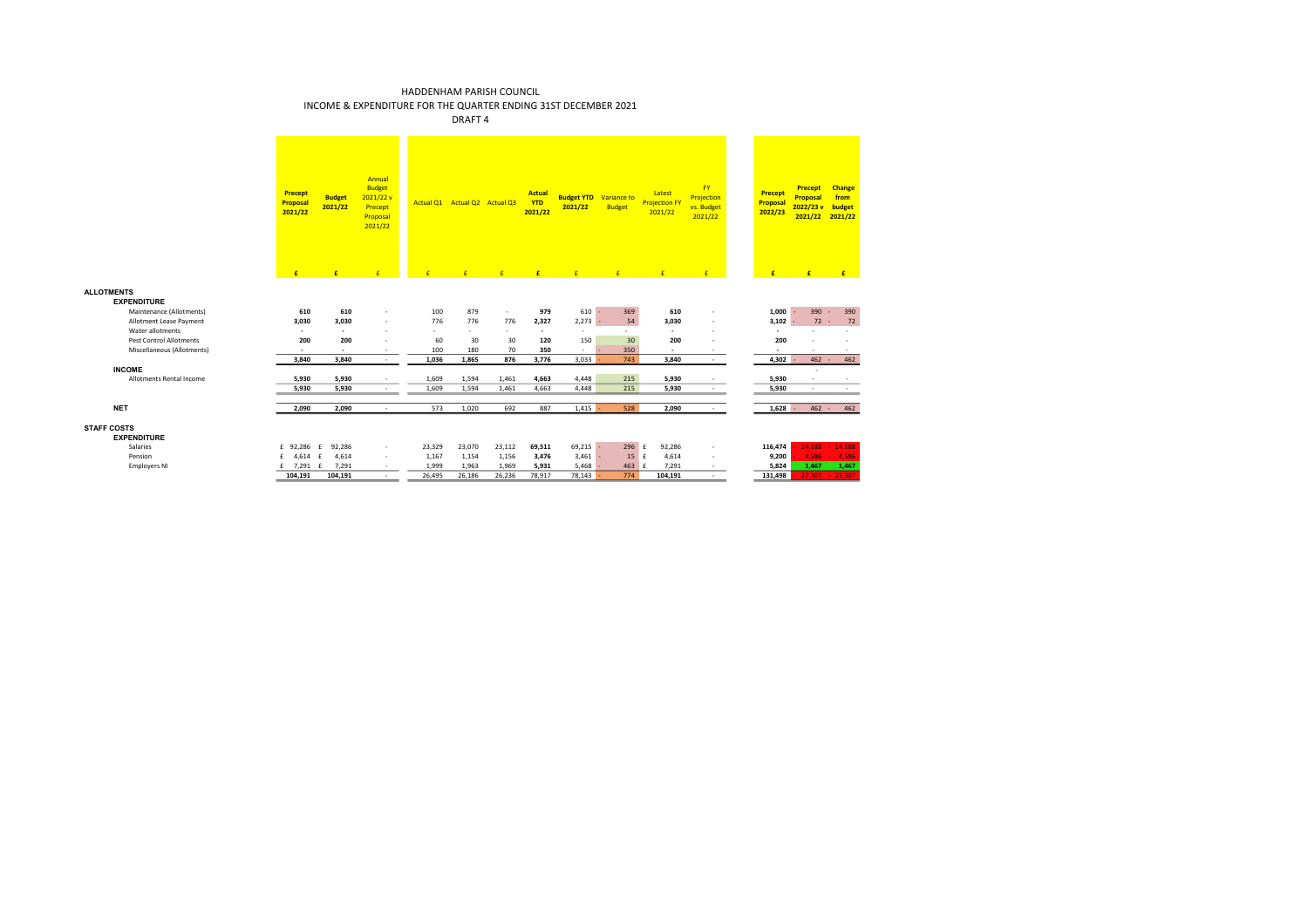INCOME & EXPENDITURE FOR THE QUARTER ENDING 31ST DECEMBER 2021

|                                                                            | <b>Precept</b><br><b>Proposal</b><br>2021/22 | <b>Budget</b><br>2021/22 | Annual<br><b>Budget</b><br>2021/22 v<br>Precept<br>Proposal<br>2021/22 |            | Actual Q1 Actual Q2 Actual Q3 |               | <b>Actual</b><br><b>YTD</b><br>2021/22 | <b>Budget YTD</b><br>2021/22 | Variance to<br><b>Budget</b> | Latest<br><b>Projection FY</b><br>2021/22 | <b>FY</b><br>Projection<br>vs. Budget<br>2021/22 | <b>Precept</b><br>Proposal<br>2022/23 | <b>Precept</b><br>Proposal<br>2022/23v<br>2021/22 | Change<br>from<br>budget<br>2021/22 |                                          |
|----------------------------------------------------------------------------|----------------------------------------------|--------------------------|------------------------------------------------------------------------|------------|-------------------------------|---------------|----------------------------------------|------------------------------|------------------------------|-------------------------------------------|--------------------------------------------------|---------------------------------------|---------------------------------------------------|-------------------------------------|------------------------------------------|
|                                                                            | £                                            | £                        | $\epsilon$                                                             | F          | F                             | F             | F                                      |                              |                              | F                                         | F                                                | £                                     | E                                                 | E                                   |                                          |
| <b>GENERAL ADMIN</b><br><b>EXPENDITURE</b><br>Payroll Management<br>Travel | 210<br>$\sim$                                | 210<br>$\sim$            |                                                                        | 51         | 51<br>$\sim$                  | 51<br>$\sim$  | 153<br>$\sim$                          | 158<br>$\sim$                | 5<br>÷.                      | 210<br>×                                  | $\epsilon$<br>i.                                 | 216                                   | $6 -$                                             | 6<br>i.                             |                                          |
| PC Office supplies                                                         | 450                                          | 450                      |                                                                        | 21         | 219                           | 463           | 702                                    | 338                          | 365                          | 800                                       | 350                                              | 510                                   | 60                                                | 60                                  |                                          |
| Phone / Internet                                                           | 610                                          | 610                      |                                                                        | 190        | 146                           | 148           | 484                                    | 458                          | 27                           | 610                                       | $\sim$                                           | 615                                   | 5                                                 | $\overline{5}$                      |                                          |
| Office Rent / Room Hire<br>Photocopier                                     | 950<br>710                                   | 950<br>710               |                                                                        | 57<br>93   | 157<br>103                    | $\sim$<br>120 | 214<br>317                             | 713<br>533                   | 499<br>216                   | 220<br>500                                | 730<br>210                                       | ٠<br>720                              | 950<br>10                                         | 950<br>10                           |                                          |
| Insurance                                                                  | 4,560                                        | 4,560                    |                                                                        | 1,094      | 1,077                         | 1,219         | 3,389                                  | 3,420                        | 31                           | 4,560                                     | $\sim$                                           | 4,650                                 | 90                                                | 90                                  |                                          |
| <b>Training (General)</b>                                                  | 1,530                                        | 1,530                    |                                                                        | 136        | 280                           | 30            | 446                                    | 1,148                        | 702                          | 1.000                                     | 530                                              | 880                                   | 650                                               | 650                                 |                                          |
| Audit                                                                      | 2,920                                        | 2,920                    |                                                                        | 733        | 733                           | 663           | 2,128                                  | 2,190                        | 63                           | 2,920                                     | $\sim$                                           | 3,030                                 | 110                                               | 110                                 |                                          |
| Legal & Other Professional                                                 | 7,140                                        | 7,140                    |                                                                        | $\sim$     | 1,190                         | 750           | 1,940                                  | 1,940                        | $\sim$                       | 2,000                                     | 5,140                                            | 4,450                                 | 2,690                                             | 2,690                               |                                          |
| Chair's Allowance                                                          | 150                                          | 150                      |                                                                        |            | 100                           |               | 100                                    | 113                          | 13                           | 150                                       | $\sim$                                           | 210                                   | 60                                                | 60<br>$\sim$                        |                                          |
| Subscriptions<br>S137 Grants & Donations                                   | 1,770<br>11,500                              | 1,770<br>6,500           | 5,000                                                                  | 459        | 595<br>٠                      | 212<br>100    | 1,266<br>100                           | 1,328<br>100                 | 62                           | 1,770<br>600                              |                                                  | 2,265<br>11,500                       | 495<br>$\sim$                                     | 495<br>5.000                        | over accrual Q2                          |
| <b>Annual Parish Meeting</b>                                               | $\sim$                                       |                          |                                                                        |            | ÷.                            | - 1           | ×.                                     | - 2                          | $\sim$<br>÷.                 | ٠                                         | 5,900<br>$\sim$                                  | 600                                   | 600                                               | 600                                 | no grant to HCL or HYCC needed this year |
| <b>Books &amp; Publications</b>                                            | 50                                           | 50                       |                                                                        |            | ٠                             | $\sim$        | $\mathbf{r}$                           | 38                           | 38                           | 50                                        | $\sim$                                           | 100                                   | 50                                                | 50                                  |                                          |
| <b>Election Costs</b>                                                      | 3,000                                        | 500                      | 2,500                                                                  | $\sim$     | 666                           | $\sim$        | 666                                    | 375                          | 291                          | 666                                       | 166                                              | ٠                                     | 3,000                                             | 500                                 |                                          |
| Capital Asset Fund                                                         | 2,080                                        | 16,000                   | 13,920                                                                 | 13,892     | $\sim$                        | $\sim$        | 13,892                                 | 13,892                       | $\sim$                       | 16,000                                    | $\sim$                                           | 2,000                                 | 80                                                | 14,000                              | new office furniture                     |
| Miscellaneous (General)                                                    | 430                                          | 430                      | $\sim$                                                                 | 200        | 824                           | $\sim$        | 624                                    | 323                          | 302                          | 650                                       | 220                                              | 440                                   | 10                                                | 10<br>$\sim$                        |                                          |
| <b>Bank Charges</b>                                                        | 160                                          | 160                      |                                                                        | 18         | 56                            | 57            | 131                                    | 120                          | 11                           | 160                                       |                                                  | 160                                   |                                                   |                                     |                                          |
| <b>Information Technology</b><br>S137 (other)                              | 6,430<br>100                                 | 6,430<br>100             |                                                                        | 1,005      | 1,070                         | 1,075         | 3,150                                  | 3,150<br>75                  | $\sim$<br>75                 | 4,200                                     | 2,230<br>100                                     | 6,560                                 | 130<br>100                                        | 130<br>100                          |                                          |
|                                                                            | 44,750                                       | 51,170                   | 6.420                                                                  | 17,550     | 7,266                         | 4,887         | 29,702                                 | 30,408                       | 705                          | 37,066                                    | 14,104                                           | 38,906                                | 5,844                                             | 12,264                              |                                          |
|                                                                            |                                              |                          |                                                                        |            |                               |               |                                        |                              |                              |                                           |                                                  |                                       |                                                   |                                     |                                          |
| <b>INCOME</b>                                                              |                                              |                          |                                                                        |            |                               |               |                                        |                              |                              |                                           |                                                  |                                       |                                                   |                                     |                                          |
| Precept                                                                    | 387,869                                      | 387,869                  |                                                                        | 96,967     | 96,967                        | 96,967        | 290,902                                | 290,902                      | $\mathbf 0$                  | 387,869                                   | $\sim$                                           | 430,730                               | 42,861                                            | 42,861                              |                                          |
| <b>Interest Received</b>                                                   | 1,020                                        | 1,020                    |                                                                        | 51         | 51                            | 76            | 177                                    | 765                          | 588                          | 1,020                                     | $\sim$                                           | 150                                   | 870                                               | 870                                 |                                          |
| Miscellaneous Income<br><b>Grants Received</b>                             |                                              | $\overline{\phantom{a}}$ |                                                                        | 100        | 300                           | $\epsilon$    | 400                                    | 4,823                        | 4.423                        | 400                                       | 400                                              | ä,                                    |                                                   | $\sim$                              |                                          |
|                                                                            | 388,889                                      | 388,889                  |                                                                        | 97,118     | 97,318                        | 97,043        | 291,479                                | 296,489                      | 5.010                        | 389,289                                   | 400                                              | 430,880                               | 41,991                                            | 41,991                              |                                          |
|                                                                            |                                              |                          |                                                                        |            |                               |               |                                        |                              |                              |                                           |                                                  |                                       |                                                   |                                     |                                          |
| <b>NET</b>                                                                 | 344,139                                      | 337,719                  | 6.420                                                                  | 79,569     | 90,052                        | 92,157        | 261,777                                | 266,082                      | 4.305                        | 352,223                                   | 14,504                                           | 391,974                               | 47,835                                            | 54,255                              |                                          |
| <b>COMMUNICATIONS</b><br><b>EXPENDITURE</b>                                |                                              |                          |                                                                        |            |                               |               |                                        |                              |                              |                                           |                                                  |                                       |                                                   |                                     |                                          |
| Newsletter                                                                 |                                              | 1,760                    | 1.760                                                                  |            |                               |               | ٠                                      |                              |                              | 2,260                                     | 500                                              | 1,800                                 | 1,800                                             | 40                                  |                                          |
| Noticeboards                                                               |                                              |                          | $\sim$                                                                 |            | ÷                             |               | ÷.                                     |                              |                              | ×                                         | $\sim$                                           | 1,500                                 | $1.500 -$                                         | 1.500                               |                                          |
| Website                                                                    | 1,980<br>1,980                               | 1,980<br>3,740           | 1,760                                                                  | 251<br>251 | 272<br>272                    |               | 523<br>523                             | 523<br>523                   |                              | 1,980<br>4,240                            | in 1919.<br>500                                  | 2,020<br>5,320                        | 3,340                                             | $40 -$<br>40<br>1.580               |                                          |
|                                                                            |                                              |                          |                                                                        |            |                               |               |                                        |                              |                              |                                           |                                                  |                                       |                                                   |                                     |                                          |
| <b>INCOME</b>                                                              |                                              |                          |                                                                        |            |                               |               |                                        |                              |                              |                                           |                                                  |                                       |                                                   |                                     |                                          |
| Newsletter                                                                 |                                              |                          |                                                                        |            |                               |               |                                        |                              |                              |                                           |                                                  |                                       |                                                   |                                     |                                          |
|                                                                            | $\sim$                                       | $\sim$                   | $\sim$                                                                 | $\sim$     | $\sim$                        | $\sim$        | $\sim$                                 | $\sim$                       | $\sim$                       | $\sim$                                    | $\sim$                                           | $\sim$                                | $\sim$                                            | $\sim$                              |                                          |
| <b>NET</b>                                                                 | 1,980                                        | 3,740                    | -760                                                                   | $251 -$    | 272                           | $\sim$        | $523 -$<br>$\sim$                      | 523                          | $\sim$                       | 4,240<br>$\sim$                           | 500                                              | 5,320                                 | 3.340                                             |                                     |                                          |
| SURPLUS /(DEFICIT) BEFORE TFS TO RESERVES                                  | 65,874                                       | 58,852                   | כמ ל                                                                   |            | 12,858 - 24,876 -             | 84,310        | 83,385                                 | 59,434                       | 23,951                       | 102,744                                   | 43,892                                           | 121,839                               |                                                   | $55.965 - 62.987$                   |                                          |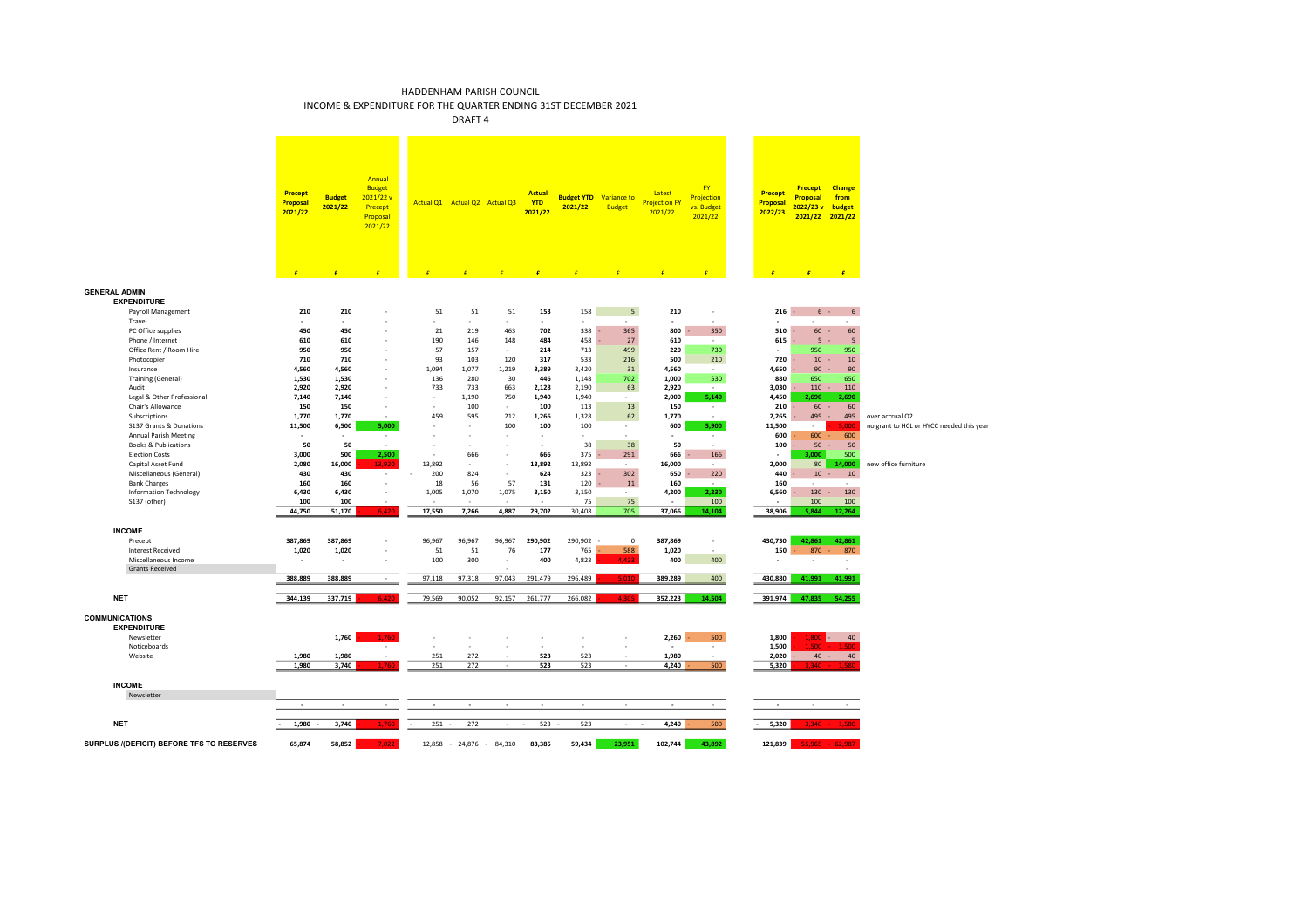INCOME & EXPENDITURE FOR THE QUARTER ENDING 31ST DECEMBER 2021

|                                               | <b>Precept</b><br>Proposal<br>2021/22 | <b>Budget</b><br>2021/22 | Annual<br><b>Budget</b><br>2021/22 v<br>Precept<br>Proposal<br>2021/22 |              | Actual Q1 Actual Q2 Actual Q3 |              | <b>Actual</b><br><b>YTD</b><br>2021/22 | <b>Budget YTD</b> Variance to<br>2021/22 | <b>Budget</b>                 | Latest<br><b>Projection FY</b><br>2021/22 | <b>FY</b><br>Projection<br>vs. Budget<br>2021/22 | <b>Precept</b><br>Proposal<br>2022/23 | <b>Precept</b><br>Proposal<br>2022/23 v<br>2021/22 | Change<br>from<br>budget<br>2021/22 |
|-----------------------------------------------|---------------------------------------|--------------------------|------------------------------------------------------------------------|--------------|-------------------------------|--------------|----------------------------------------|------------------------------------------|-------------------------------|-------------------------------------------|--------------------------------------------------|---------------------------------------|----------------------------------------------------|-------------------------------------|
|                                               | £                                     | £                        | £                                                                      | ×            | $\overline{f}$                | £            | £                                      | £                                        | £                             | £                                         | E                                                | £                                     | £                                                  | £                                   |
| <b>TRANSFERS TO RESERVES</b>                  |                                       |                          |                                                                        |              |                               |              |                                        |                                          |                               |                                           |                                                  |                                       |                                                    |                                     |
| <b>Asset Repairs Reserve</b><br>Heritage Fund | 7,500<br>1,996                        | 7,500<br>1,996           |                                                                        | 1,875<br>499 | 1,875<br>499                  | 1,875<br>499 | 5,625<br>1,497                         | 5,625<br>1,497                           | $\overline{\phantom{a}}$<br>٠ | 7,500<br>1,996                            |                                                  | 3,021<br>2,007                        | 4,479<br>11                                        | 4,479<br>11                         |
| <b>Street Light Replacements</b>              | 9,540                                 | 9,540                    |                                                                        | 2,385        | 2,385                         | 2,385        | 7,155                                  | 7,155                                    | ٠                             | 9,540                                     |                                                  | 9,730                                 | 190                                                | 190                                 |
| <b>HNP Projects</b>                           | ٠                                     | $\sim$                   |                                                                        | $\sim$       | $\sim$                        | $\sim$       | $\sim$                                 | $\sim$                                   | $\sim$                        | ٠                                         |                                                  | 1,745                                 | 1.745                                              | 1.745                               |
| Allotments Improvements                       | 2,090                                 | 2.090                    |                                                                        | 573          | 472                           |              | 887                                    | 1,568                                    | 681                           | 2,090                                     |                                                  | 1,628                                 | 462                                                | 462                                 |
| Churchyard Maintenance Reserve                | 5,000                                 | 5,000                    |                                                                        | 1,250        | 1,250                         | 1,250        | 3,750                                  | 3,750                                    | ×.                            | 5,000                                     |                                                  |                                       | 5,000                                              | 5,000                               |
| Snakemoor                                     | ٠                                     | ٠                        |                                                                        | $\sim$       | $\sim$                        | $\sim$       | $\sim$                                 | $\sim$                                   | ٠                             | ٠                                         |                                                  |                                       | $\sim$                                             | $\sim$                              |
| <b>Devolution Transition Reserve</b>          | 7,240                                 | 7.240                    |                                                                        | 1,810        | 1,810                         | 1,810        | 5,430                                  | 5,430                                    | ٠                             | 7,240                                     |                                                  |                                       | 7,240                                              | 7,240                               |
| <b>Staff Contingency</b>                      | 10,419                                | 10,419                   |                                                                        | 2.605        | 2,605                         | 2.605        | 7,814                                  | 7,814                                    | ٠                             | 10,419                                    |                                                  | 2,731                                 | 7,688                                              | 7,688                               |
| <b>New Burial Ground</b>                      | ٠                                     | ٠                        |                                                                        | ٠            | и.                            | ٠            | ×.                                     | $\sim$                                   | ٠                             | ٠                                         |                                                  |                                       | ٠                                                  | ×.                                  |
| Overspill Car Park                            | ٠                                     |                          |                                                                        |              |                               |              |                                        |                                          |                               |                                           |                                                  | ٠                                     | $\overline{\phantom{a}}$                           | $\sim$                              |
| Play Area Improvements                        | ٠                                     | ٠                        |                                                                        | ٠            | ٠                             | ٠            | $\overline{\phantom{a}}$               | $\sim$                                   | ٠                             | ٠                                         |                                                  | 4,000                                 | 4.000                                              | 4,000                               |
| Ponds Reserve                                 | 2,000                                 | 2.000                    |                                                                        | 500          | 500                           | 500          | 1,500                                  | 1,500                                    | ٠                             | 2.000                                     |                                                  |                                       | 2.000                                              | 2.000                               |
| <b>Trees Reserve</b>                          | 4,790                                 | 4,790                    |                                                                        | 1,198        | 1,198                         | 1,198        | 3,593                                  | 3,593                                    | ä,                            | 4,790                                     |                                                  | 6,135                                 | 10,925                                             | 10,925                              |
| VALP / NP Reserve                             | ٠                                     | $\overline{\phantom{a}}$ |                                                                        | $\sim$       | $\sim$                        | ٠            | ×.                                     | $\sim$                                   | ٠                             | ٠                                         |                                                  |                                       | ×                                                  | ×.                                  |
| Legal & Professional Reserve                  | ٠                                     | ٠                        |                                                                        | $\sim$       | $\sim$                        | $\sim$       | ٠                                      | $\sim$                                   | ٠                             | ٠                                         |                                                  |                                       | ٠                                                  | $\sim$                              |
| <b>Contingency Reserve</b>                    | 15,299                                | 15.299                   | $\sim$                                                                 | 3,825        | 3,825                         | 3.825        | 11,474                                 | 11,474                                   | $\sim$                        | 15,299                                    |                                                  | 17,479                                | 2.181                                              | 2.181                               |
| <b>NET</b>                                    | 65,874                                | 65,874                   | $\sim$                                                                 | 16,519       | 16,418                        | 15.946       | 48,725                                 | 49,406                                   | 681                           | 65,874                                    | $\sim$                                           | 36,207                                | 29.667                                             | 29.667                              |
| <b>Funded by Precept</b>                      |                                       |                          |                                                                        |              |                               |              |                                        |                                          |                               |                                           |                                                  |                                       |                                                    |                                     |
| <b>EXPENDITURE</b>                            | 402,944                               | 424,484                  | 21,540                                                                 | 105,823      | 92,900                        | 82,619       | $-281,184$                             | 307,980                                  | 26,796                        | 383,209                                   | 41,275                                           | $-391,645$                            | 11,299                                             | 32,839                              |
| <b>INCOME</b>                                 | 402,944                               | 417,462                  | 14,518                                                                 | 100,662      | 110,757                       | 104,425      | 315,844                                | 318,008                                  | 2,164                         | 420,079                                   | 2,617                                            | 477,277                               | 74,333                                             | 59,815                              |
| <b>NET</b>                                    | ٠                                     | 7.022                    | 7,022                                                                  | 5.161        | 17,857                        | 21.806       | 34,660                                 | 10.028                                   | 24.632                        | 36.870                                    | 43.892                                           | 85.632                                | 85.632                                             | 92.654                              |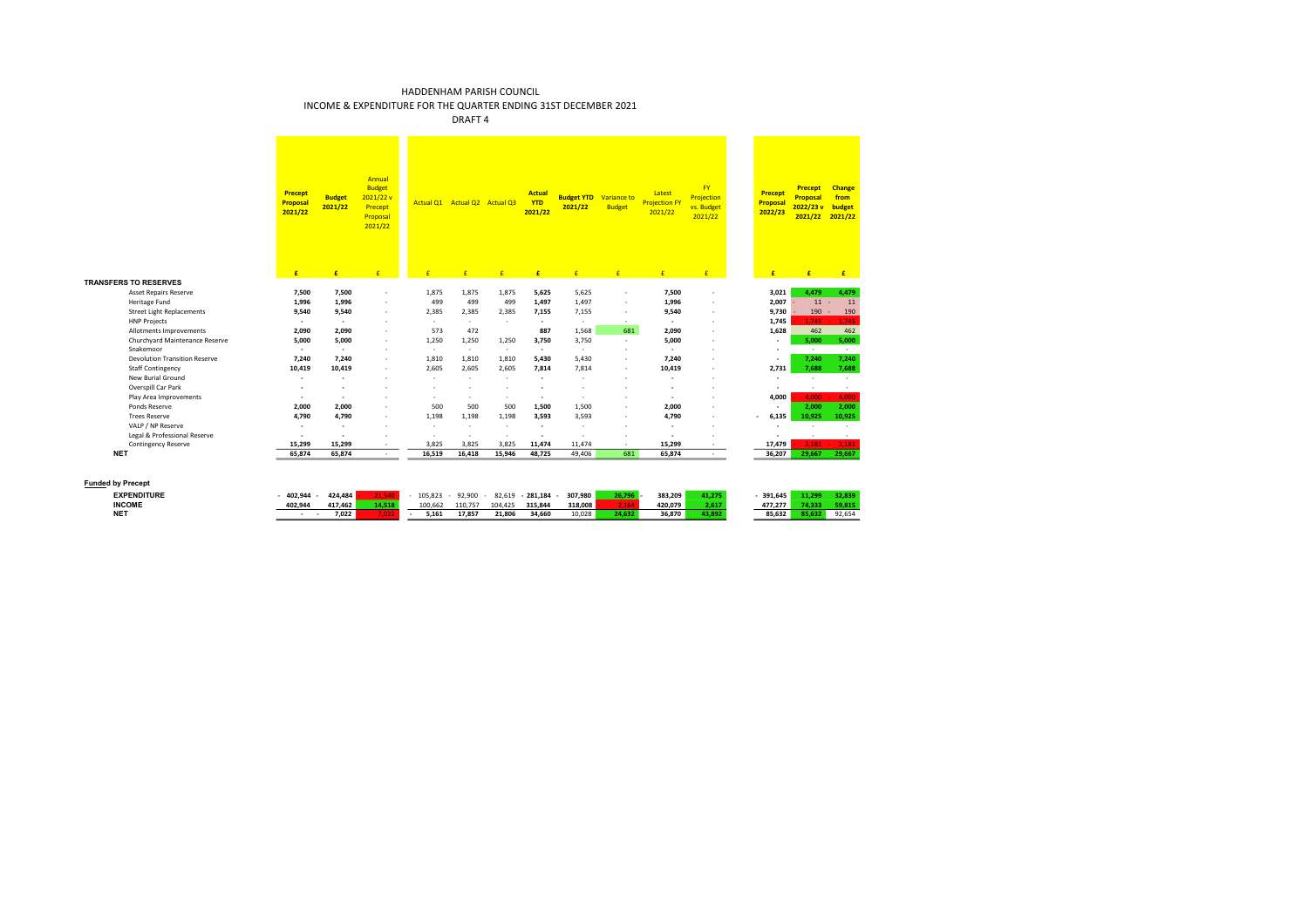### HADDENHAM PARISH COUNCIL BALANCE SHEET AT 31st December 2021 DRAFT 4

|                                                       | 31/12/2021 |             | 31/03/2021 |             |
|-------------------------------------------------------|------------|-------------|------------|-------------|
|                                                       | £          | £           | £          | £           |
| <b>CURRENT ASSETS</b>                                 |            |             |            |             |
| <b>Bank Balances</b>                                  |            |             |            |             |
| <b>Current and Deposit Accounts</b>                   |            | 1,481,403   |            | 1,299,041   |
| (Airfield) Playing Fields Project Account             |            | $\mathbf 0$ |            | $\mathbf 0$ |
|                                                       |            | 1,481,403   |            | 1,299,041   |
| <b>VAT Reclaimable</b>                                | 30,394     |             | 31,876     |             |
| Sundry debtors                                        | 231,212    |             | 277,225    |             |
| Prepayments                                           | 23,519     |             | 5,065      |             |
| Amount due from                                       |            |             |            |             |
| <b>Educational Charity</b>                            |            |             |            |             |
| <b>Banks Park Trust</b>                               | 999        |             | 942        |             |
|                                                       |            | 286,124     |            | 315,108     |
|                                                       |            | 1,767,527   |            | 1,614,150   |
| <b>LESS CURRENT LIABILITIES</b>                       |            |             |            |             |
| <b>Sundry Creditors</b>                               | 19,136     |             | 54,081     |             |
| Deferred Income                                       | 104,894    |             | 3,187      |             |
| Provision for Bad Debts                               |            |             |            |             |
| Amount due to<br><b>Educational Charity</b>           | 7,443      |             | 7,202      |             |
| <b>Banks Park Trust</b>                               |            |             |            |             |
|                                                       |            | 131,472     |            | 64,470      |
| NET CURRENT ASSETS                                    |            | 1,636,054   |            | 1,549,680   |
|                                                       |            |             |            |             |
| CREDITORS - AMOUNTS FALLING DUE IN MORE THAN ONE YEAR |            | 571,511     |            | 573,517     |
|                                                       |            | 1,064,543   |            | 976,163     |
|                                                       |            |             |            |             |
| <b>RESERVES</b>                                       |            |             |            |             |
| <b>INCOME AND EXPENDITURE</b>                         |            |             |            |             |
| <b>Contingency Reserve</b>                            |            | 198,729     |            | 159,563     |
| <b>Earmarked Reserves</b>                             |            | 837,456     |            | 807,640     |
| <b>Ring-Fenced Reserves</b>                           |            | 28,358      |            | 8,960       |
|                                                       |            | 1,064,543   |            | 976,163     |